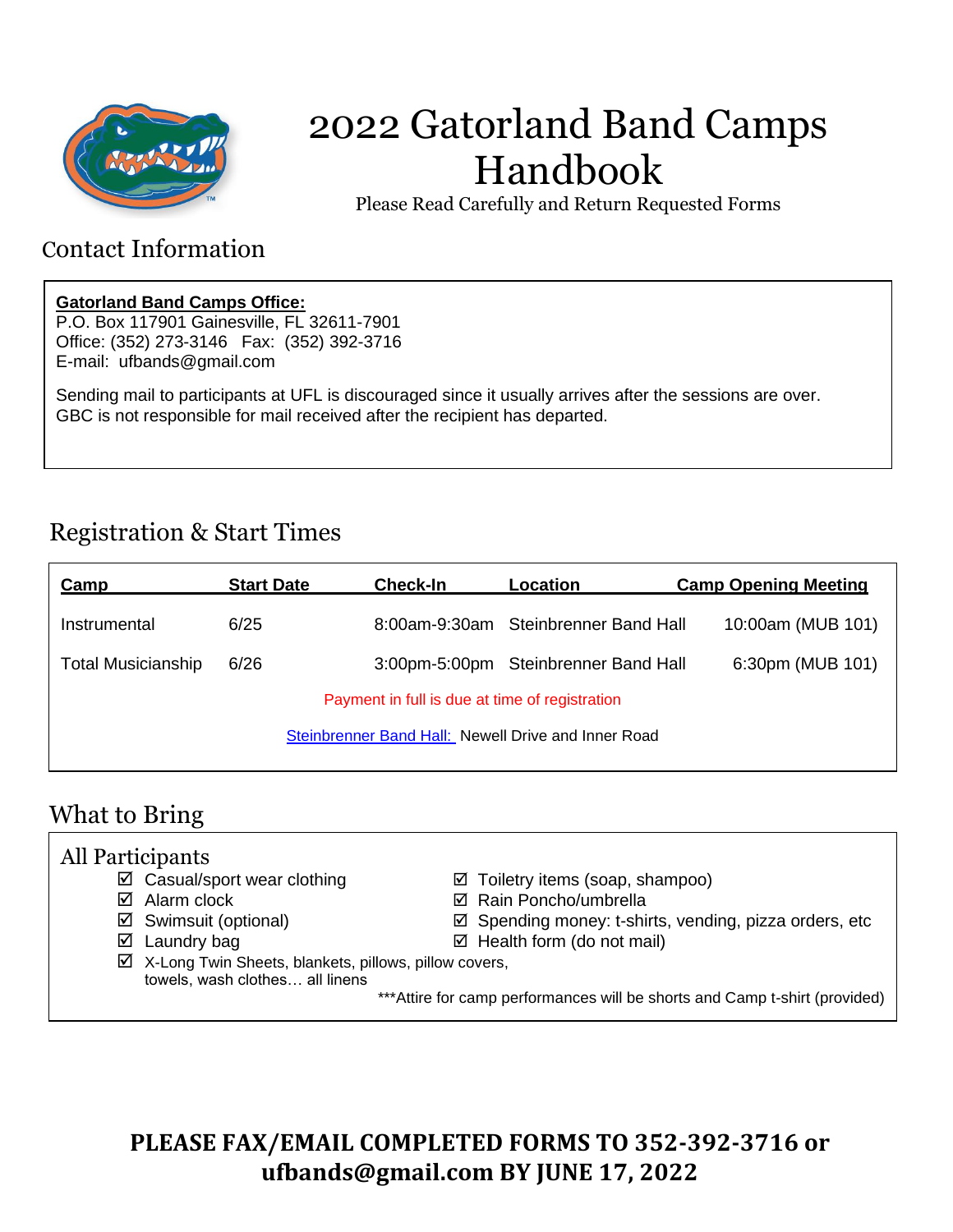## Closing Ceremonies

| Camp                                                                                                                                                                                 | <b>End Date</b> | <b>Ceremony Times</b> | Location                     |  |
|--------------------------------------------------------------------------------------------------------------------------------------------------------------------------------------|-----------------|-----------------------|------------------------------|--|
| Instrumental                                                                                                                                                                         | 6/26            | 4:00 <sub>pm</sub>    | UF Music Building Room 101   |  |
| <b>Total Musicianship</b>                                                                                                                                                            | 7/1             | 3:00 <sub>pm</sub>    | <b>University Auditorium</b> |  |
| University of Florida Auditorium:<br>Located near Steinbrenner Band Hall. Newell Drive and Inner Road<br>*** Attire for camp performances will be shorts and Camp t-shirt (provided) |                 |                       |                              |  |

### Meals Included In Fees

- **Resident Campers** Breakfast, Lunch and Dinner included
- **Commuter Campers** Lunch included
- Early arrivals/late departures and those present between sessions: Meals can be purchased at dining hall.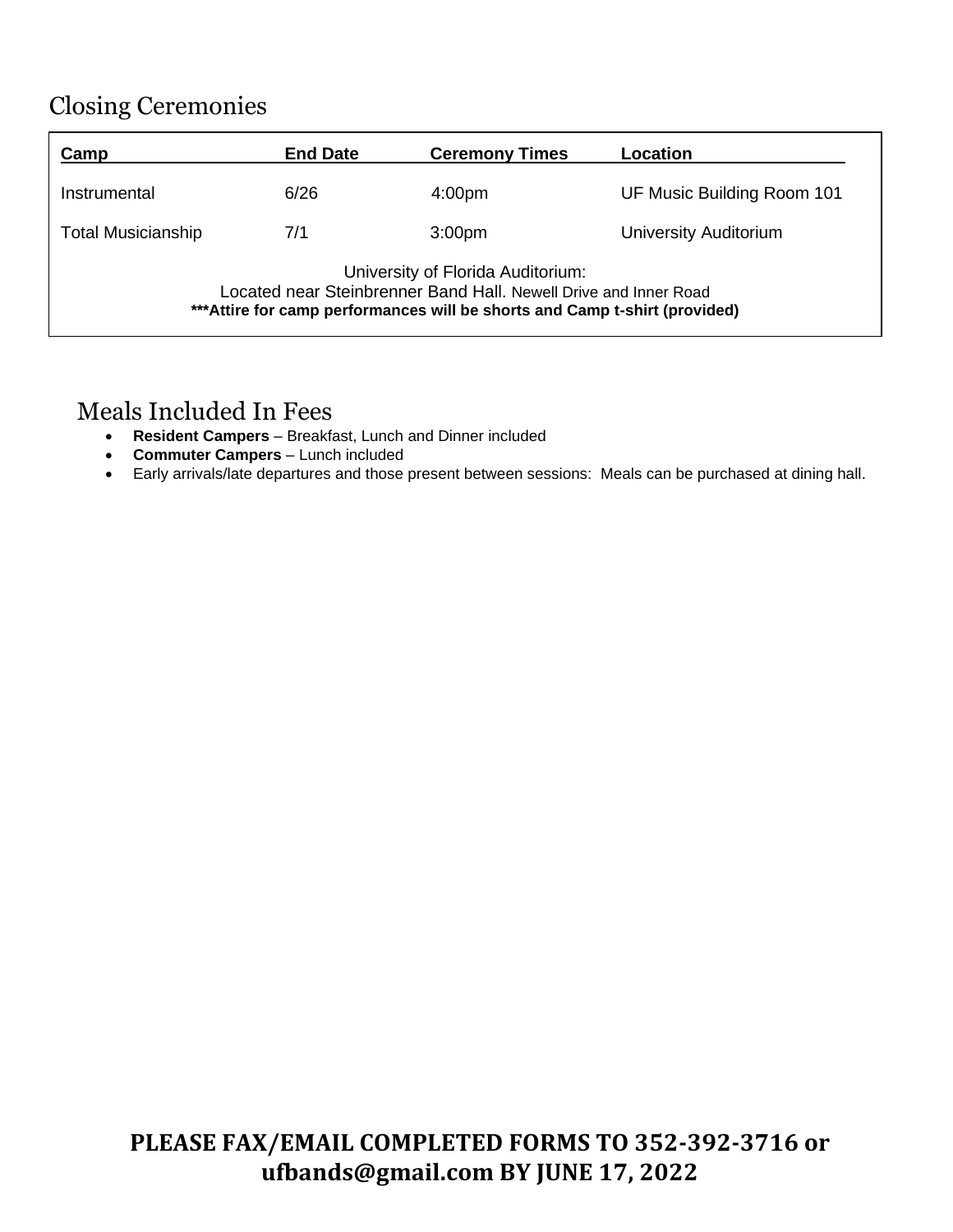

## Gatorland Band Camps Safety and Security Policies

GBC considers the safety and security of participants and staff a TOP priority at all times. This document is a resource itemizing the policies and procedures which apply to the operation of all activities.

## Health Form & Medical Needs

GBC requires a health form to be submitted for each clinic participant. This information is kept on file and is available for use by administrative staff if a health situation arises. It contains insurance information, emergency contacts, special health needs, and pertinent medical issues, which would be helpful to a doctor should it become necessary to seek medical assistance. If an emergency contact is not available and a situation is critical, GBC takes the individual to the hospital. The health form, signed by the parent/guardian (those under 21) gives GBC the authority to make emergency decisions when the contacts cannot be reached. Shands Hospital has a 24 hour emergency room, and is located on the University of Florida campus. ALL MEDICAL COSTS ARE THE RESPONSIBILITY OF THE INSURANCE COMPANY, OR THE RELATED PARENT/GUARDIAN. THIS INCLUDES AMBULANCE COST, SHOULD THE SITUATION BE CRITICAL. The health form, including Insurance carrier AND policy number, should be BROUGHT TO CAMP. DO NOT mail the health form.

## First Aid & Staff Training

Several interns are required to maintain current American Red Cross Certification for First Aid to handle minor first aid situations. They are trained to call the emergency contact to assist with making emergency decisions. The administrative staff is available 24 hours a day and carries radios and cell phones. Additionally, there is a first aid room in the dorm office which will be accessible to students and staff. Refrigeration of medications is also available.

### Meals & Dietary Needs

The food selection is diverse, nutritious with various choices for the main course. Every meal includes fruits, vegetables, salads, and various beverages. Students are encouraged not to skip meals.

## Supervision

### Evening Activities

Evening activities vary depending on the specific camp. Usually, evening activities include a camp-dance with DJ, swimming at a University pool, video-game/bowling night, movie/ice-cream night, and a talent/skit night in the University Auditorium (attendance required, participation optional). **Those wishing to participate in the skit/talent night should bring instruments, props, costumes, etc. as needed for their performance.** A piano will be available.

### Class & Free Time

During breaks, meals, and evening activities, students must remain in the immediate campus facilities and are supervised by our staff. During classes, students are supervised by their instructors and the head clinician. Attendance is taken at all classes and all classes are required unless excused by a staff member for health reasons. Water and restrooms are located close to all class areas.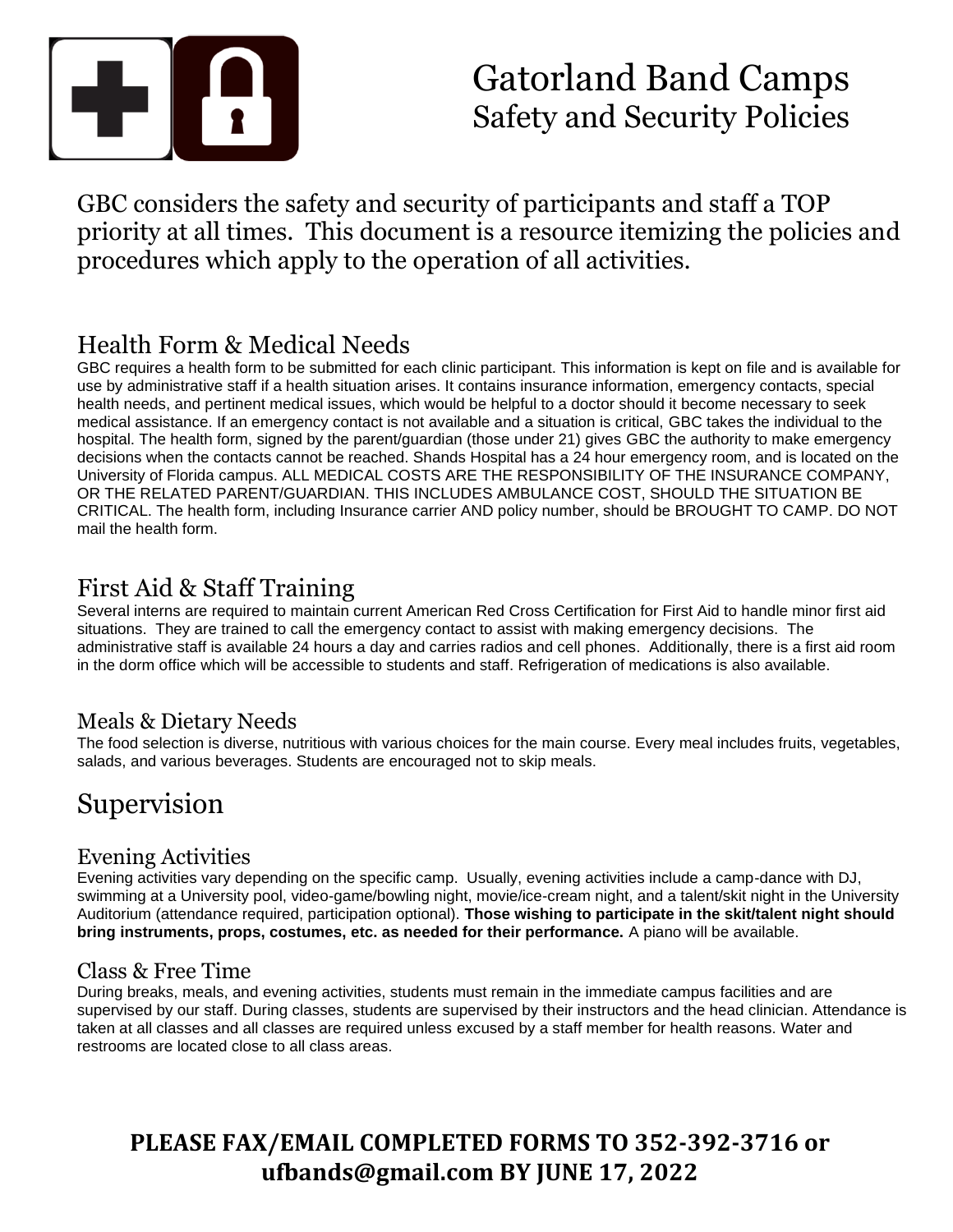### **Counselors**

There are 2-3 counselors assigned to each floor of the dorm. They are on duty 24 hours a day on their floor in the evening and all night. They supervise students during all free time including breaks, meal times, and evening activities. They perform room checks in the evening and make sure all participants are awake and have departed for breakfast and classes in the morning. The counselors are a very select group carefully chosen by GBC administrators. They are all college age, or older and have completed training and background clearances through the Department of Children and Families and the Florida Department of Law Enforcement.

### Guests

Students are not allowed to leave the campus without approved verification of a *Permission to Leave Camp* form by a Camp Administrator. The participant and guest must sign in and out of camp with a Camp Administrator. This includes early departure from the camp.

### Chaperones & Sponsors

With the GBC counselor procedures, it is not necessary for groups to provide additional sponsors or chaperones during the camp. However, sponsors and chaperones are welcome to attend and /or observe classes.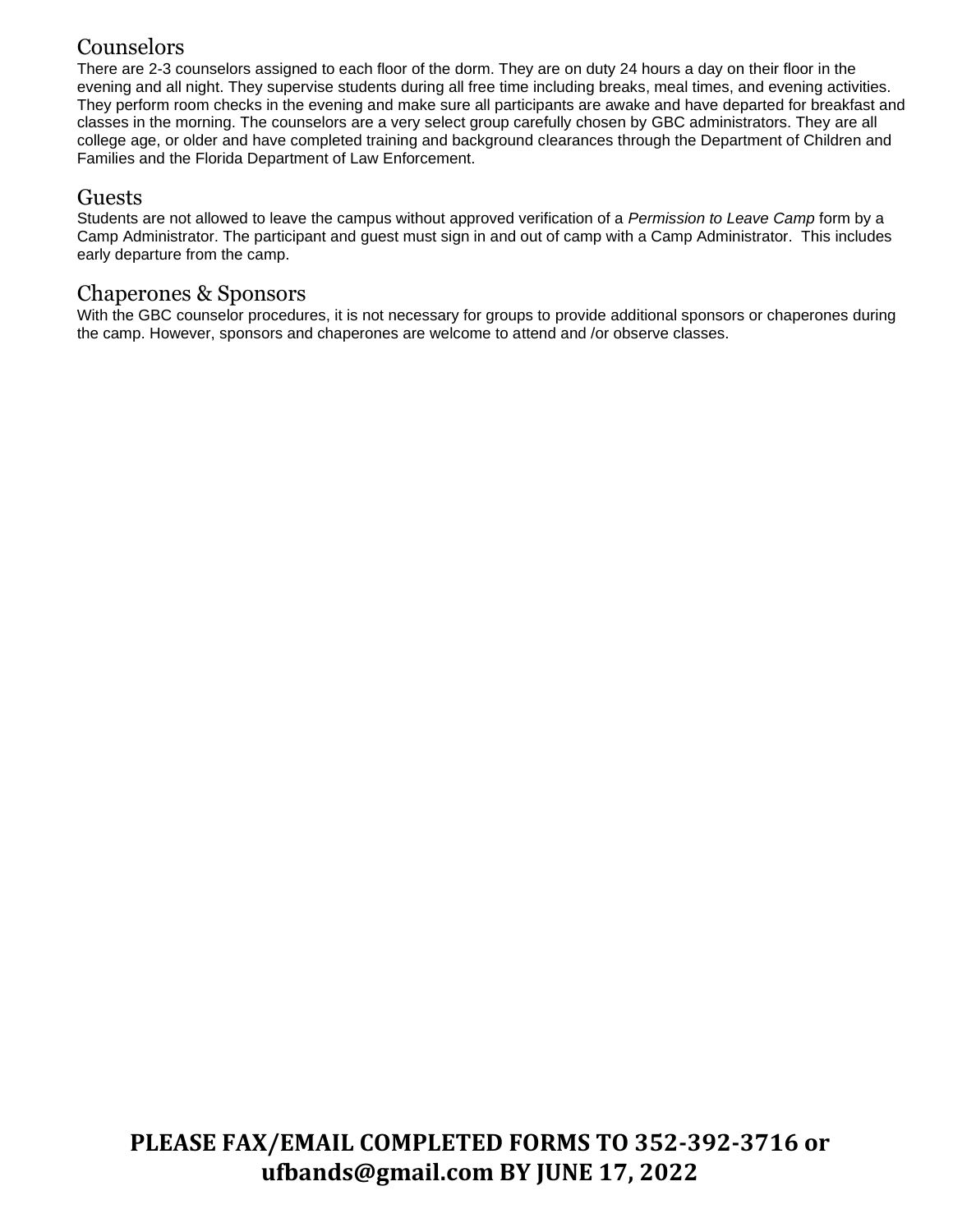

## Gatorland Band Camp Health Form

Must be completed by the campers' parent/guardian and submitted by check-in. Must be completed by the campers' parent (Required)

### **FAX/EMAIL TO CAMP OFFICE – DO NOT MAIL IN!**

| Home address                                                                                                                                                                                                                                                                                                                                                                                                                                                                                                                                                                                                                                  | City                                        |                     | State                                              | Zip Code                                        |
|-----------------------------------------------------------------------------------------------------------------------------------------------------------------------------------------------------------------------------------------------------------------------------------------------------------------------------------------------------------------------------------------------------------------------------------------------------------------------------------------------------------------------------------------------------------------------------------------------------------------------------------------------|---------------------------------------------|---------------------|----------------------------------------------------|-------------------------------------------------|
|                                                                                                                                                                                                                                                                                                                                                                                                                                                                                                                                                                                                                                               |                                             |                     |                                                    |                                                 |
| Emergency Contact #2                                                                                                                                                                                                                                                                                                                                                                                                                                                                                                                                                                                                                          |                                             |                     |                                                    |                                                 |
|                                                                                                                                                                                                                                                                                                                                                                                                                                                                                                                                                                                                                                               |                                             |                     |                                                    |                                                 |
|                                                                                                                                                                                                                                                                                                                                                                                                                                                                                                                                                                                                                                               |                                             |                     |                                                    |                                                 |
|                                                                                                                                                                                                                                                                                                                                                                                                                                                                                                                                                                                                                                               |                                             |                     |                                                    |                                                 |
|                                                                                                                                                                                                                                                                                                                                                                                                                                                                                                                                                                                                                                               |                                             |                     |                                                    |                                                 |
| HAVE HAD OR SUBJECT TO THE FOLLOWING:<br>Headaches<br>Abdominal Pain                                                                                                                                                                                                                                                                                                                                                                                                                                                                                                                                                                          | $\rule{1em}{0.15mm}$ Polio<br>Typhoid Fever | $\frac{1}{2}$ Mumps | Lung Trouble<br>Hernia                             |                                                 |
| Fainting                                                                                                                                                                                                                                                                                                                                                                                                                                                                                                                                                                                                                                      | Pneumonia                                   | ___________ Asthma  |                                                    | Ear or Sinus Problems                           |
| Tonsillitis                                                                                                                                                                                                                                                                                                                                                                                                                                                                                                                                                                                                                                   | Heart Problems                              | Diphtheria          |                                                    | __________ Other, please explain below          |
| $\frac{1}{\sqrt{2}}$ Cramps                                                                                                                                                                                                                                                                                                                                                                                                                                                                                                                                                                                                                   | Epilepsy                                    | Diabetes            |                                                    |                                                 |
| __________ Sleep Walking                                                                                                                                                                                                                                                                                                                                                                                                                                                                                                                                                                                                                      |                                             |                     |                                                    |                                                 |
|                                                                                                                                                                                                                                                                                                                                                                                                                                                                                                                                                                                                                                               |                                             |                     |                                                    |                                                 |
|                                                                                                                                                                                                                                                                                                                                                                                                                                                                                                                                                                                                                                               |                                             |                     |                                                    |                                                 |
|                                                                                                                                                                                                                                                                                                                                                                                                                                                                                                                                                                                                                                               |                                             |                     |                                                    |                                                 |
| Is there any reason why your camper should not participate in the clinics?                                                                                                                                                                                                                                                                                                                                                                                                                                                                                                                                                                    |                                             |                     |                                                    |                                                 |
|                                                                                                                                                                                                                                                                                                                                                                                                                                                                                                                                                                                                                                               |                                             |                     |                                                    |                                                 |
|                                                                                                                                                                                                                                                                                                                                                                                                                                                                                                                                                                                                                                               |                                             |                     |                                                    |                                                 |
|                                                                                                                                                                                                                                                                                                                                                                                                                                                                                                                                                                                                                                               |                                             |                     |                                                    |                                                 |
|                                                                                                                                                                                                                                                                                                                                                                                                                                                                                                                                                                                                                                               |                                             |                     |                                                    | Any special instructions?                       |
| In the event that a situation may arise where your student needs to be administered Over-The-Counter Medication such as topical creams/drops<br>(antibiotic, hydrocortisone, Benadryl, eye drops) or oral medications (ibuprofen, acetaminophen, antacid, cold or antihistamine medications) we<br>request your approval for GBC to administer such medications. <b>If approve all OTC medications for my student</b>                                                                                                                                                                                                                         |                                             |                     | I approve <i>only</i> the following OTC meds______ | I do not want any OTC meds giving to my student |
| The undersigned parent/guardian/adult assumes responsibility for the participant while attending the clinic(s) with the<br>understanding that the undersigned will be notified immediately should anything unforeseen happen to the participant. In the<br>event Gatorland Band Camps is unable to, or have sufficient time to contact (or locate) the undersigned in the event of an<br>emergency, then GBC may take temporary measures as itdeems appropriate for the well-being of the participant, including<br>medical, hospital, or ambulance services. The undersigned, or the medical insurance company of the undersigned, agrees to |                                             |                     |                                                    |                                                 |

Signed \_\_\_\_\_\_\_\_\_\_\_\_\_\_\_\_\_\_\_\_\_\_\_\_\_\_\_\_\_\_\_\_\_\_\_\_\_\_\_\_\_\_\_\_\_\_\_\_\_\_\_\_\_\_\_\_\_\_\_\_\_\_\_\_\_\_\_\_\_\_\_\_\_\_\_\_ Date \_\_\_\_\_\_\_\_\_\_\_\_\_\_\_\_\_\_\_\_\_\_\_\_

## **PLEASE FAX/EMAIL COMPLETED FORMS TO 352-392-3716 or ufbands@gmail.com BY JUNE 17, 2022**

pay all medical expenses incurred by the participant attending the Gatorland Band Camps.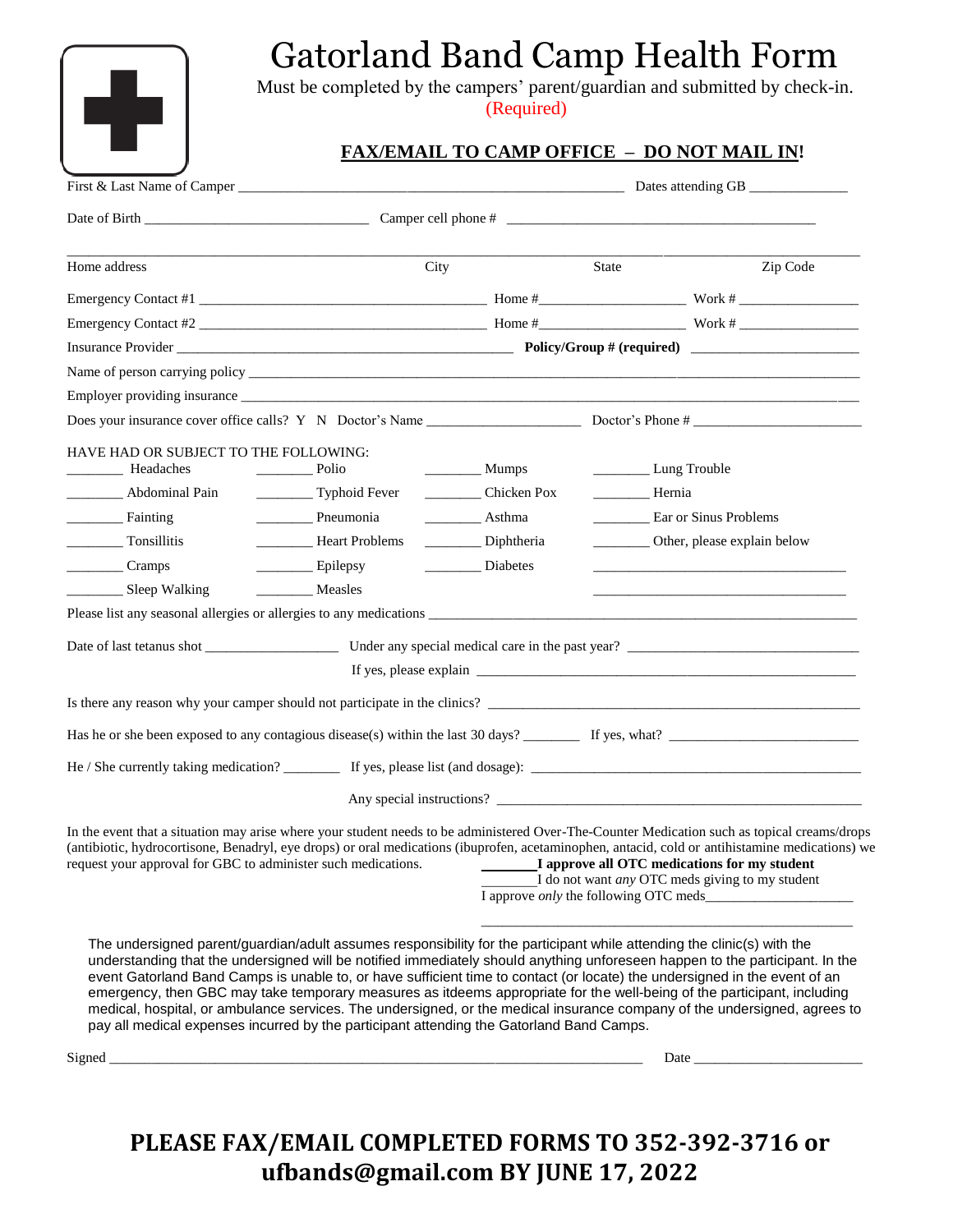# **Gatorland Band Camps driving and parking instructions** (note: parking fees apply except on Sundays)

**<http://campusmap.ufl.edu/> [Graham Hall](http://campusmap.ufl.edu/) [Steinbrenner Band Hall:](http://campusmap.ufl.edu/)** 

### Directions to Steinbrenner Band Hall for Camp Registration

### **From Gainesville Regional Airport:** Approximately 30 minutes from UF

Upon leaving the Gainesville Airport, make a right turn onto 39th Avenue (SR 222), heading west. At US 441 (N.W. 13th Street) make a left turn, heading south. Continue South on13th Street for several miles. As you approach University Avenue, you will see the Holiday Inn on your left, and directly ahead you will see Bryan Hall just off to your right. Continue South on 13<sup>th</sup>/441 and turn RIGHT at the  $4<sup>th</sup>$  Light on Museum Road. Take your first RIGHT on Newell Drive. Park in Parking Garage # 4 (top floor) on the corner of Newell Dr. and Museum Road. Leave luggage in the car - as you will be driving to the dorms after you register the camper. Walk NORTH on Newell Dr. (up the hill, toward Century Tower) to the Steinbrenner Band Hall. Camp Registration will take place in the bottom floor of Steinbrenner Band Hall.

### **From Jacksonville Area:** Approximately 2 hours from UF

Take I-10 only as far as US 301 (it will be one of the early exits) at Baldwin. Head south on 301 to Waldo. CAUTION: Beware of speed traps along 301, especially in Lawtey, Starke, Hampton, and Waldo. At Waldo, take a right onto SR 24 to Gainesville (has big sign for Gainesville). Follow SR 24 to 39th Avenue/SR 222, just past the airport. Turn right (West) onto 39 Avenue heading west. At 13th Street make a left turn heading South. Continue South on 13<sup>th</sup>/441 and turn RIGHT at the 4<sup>th</sup> Light on Museum Road. Take your first RIGHT on Newell Drive. Park in Parking Garage # 4 (top floor) on the corner of Newell Dr. and Museum Road. Leave luggage in the car – as you will be driving to the dorms after you register the camper. Walk NORTH on Newell Dr. (up the hill, toward Century Tower) to the Steinbrenner Band Hall. Camp Registration will take place in the bottom floor of Steinbrenner Band Hall.

### **From Orlando Area:** Approximately 2.15 hours from UF

Follow the directional signs to the Florida Turnpike and continue until it merges with I-75. Take I-75 to exit 387, Newberry Road. When you get off of the ramp go east for five miles; eventually Newberry Road becomes University Avenue (Note: You should pass the Oaks Mall on your right shortly after traveling on Newberry road.) Continue traveling East on University Ave. At the intersection of University Avenue and 13th Street take a right. Continue South on 13<sup>th</sup>/441 and turn RIGHT at the 4<sup>th</sup> Light on Museum Road. Take your first RIGHT on Newell Drive. Park in Parking Garage # 4 (top floor) on the corner of Newell Dr. and Museum Road. Leave luggage in the car – as you will be driving to the dorms after you register the camper. Walk NORTH on Newell Dr. (up the hill, toward Century Tower) to the Steinbrenner Band Hall. Camp Registration will take place in the bottom floor of Steinbrenner Band Hall.

### **From Tampa Area:** Approximately 2.5 hours from UF

Follow the directional signs to I-275 North. Stay on I-275 North until in merges with I-75. Take I-75 to exit 387, Newberry Road. When you get off of the ramp go east for five miles; eventually Newberry Road becomes University Avenue (Note: You should pass the Oaks Mall on your right shortly after traveling on Newberry road.) Continue traveling East on University Ave. At the intersection of University Avenue and 13th Street take a right. Continue South on 13<sup>th</sup>/441 and turn RIGHT at the 4<sup>th</sup> Light on Museum Road. Take your first RIGHT on Newell Drive. Park in the Parking Garage # 4 (top floor) on the corner of Newell Dr. and Museum Road. Leave luggage in the car – as you will be driving to the dorms after you register the camper. Walk NORTH on Newell Dr. (up the hill, toward Century Tower) to the Steinbrenner Band Hall. Camp Registration will take place in the bottom floor of Steinbrenner Band Hall.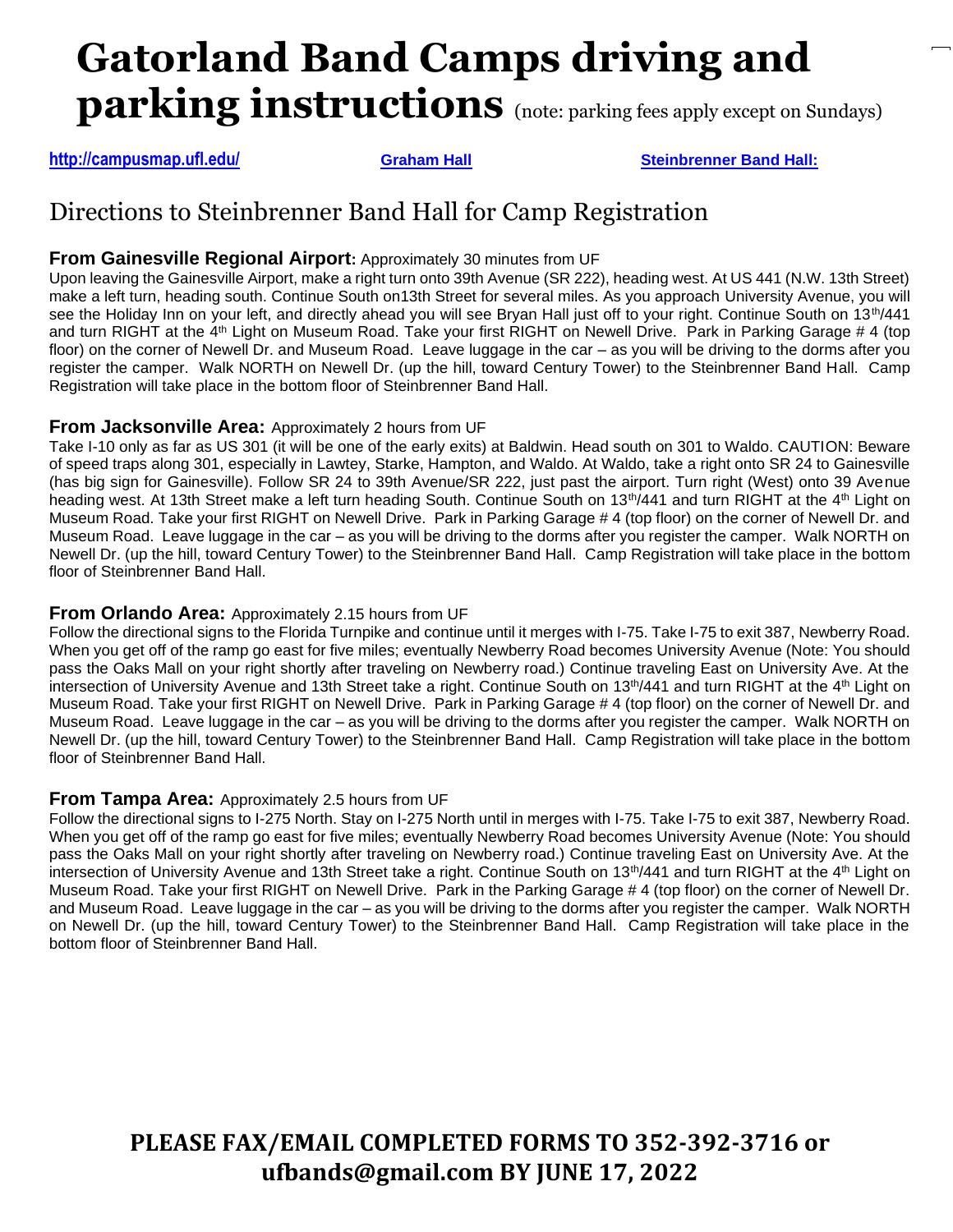## Directions to Gatorland Total Musicianship Band and Instrumental Camps closing performances in University Auditorium and School of Music Building.

### **From Gainesville Regional Airport:** Approximately 30 minutes from UF

Upon leaving the Gainesville Airport, make a right turn onto 39th Avenue (SR 222), heading west. At US 441 (N.W. 13th Street) make a left turn, heading south. Continue South on13th Street for several miles. As you approach University Avenue, you will see the Holiday Inn on your left, and directly ahead you will see Bryan Hall just off to your right. Continue South on 13<sup>th</sup>/441 and turn RIGHT at the 4<sup>th</sup> Light on Museum Road. Take your first RIGHT on Newell Drive. Park in Parking Garage # 4 (top floor) on the corner of Newell Dr. and Museum Road. Walk NORTH on Newell Dr. (up the hill, toward Century Tower) to the University Auditorium on your RIGHT.

#### **From Jacksonville Area:** Approximately 2 hours from UF

Take I-10 only as far as US 301 (it will be one of the early exits) at Baldwin. Head south on 301 to Waldo. CAUTION: Beware of speed traps along 301, especially in Lawtey, Starke, Hampton, and Waldo. At Waldo, take a right onto SR 24 to Gainesville (has big sign for Gainesville). Follow SR 24 to 39th Avenue/SR 222, just past the airport. Turn right (West) onto 39 Avenue heading west. At 13th Street make a left turn heading South. Continue South on 13<sup>th</sup>/441 and turn RIGHT at the 4<sup>th</sup> Light on Museum Road. Take your first RIGHT on Newell Drive. Park in Parking Garage # 4 (top floor) on the corner of Newell Dr. and Museum Road. Leave luggage in the car – as you will be driving to the dorms after you register the camper. Walk NORTH on Newell Dr. (up the hill, toward Century Tower) to the University Auditorium on your RIGHT.

#### **From Orlando Area:** Approximately 2.15 hours from UF

Follow the directional signs to the Florida Turnpike and continue until it merges with I-75. Take I-75 to exit 387, Newberry Road. When you get off of the ramp go east for five miles; eventually Newberry Road becomes University Avenue (Note: You should pass the Oaks Mall on your right shortly after traveling on Newberry road.) Continue traveling East on University Ave. At the intersection of University Avenue and 13th Street take a right. Continue South on 13<sup>th</sup>/441 and turn RIGHT at the 4<sup>th</sup> Light on Museum Road. Take your first RIGHT on Newell Drive. Park in Parking Garage # 4 (top floor) on the corner of Newell Dr. and Museum Road. Leave luggage in the car – as you will be driving to the dorms after you register the camper. Walk NORTH on Newell Dr. (up the hill, toward Century Tower) to the University Auditorium on your RIGHT.

#### **From Tampa Airport:** Approximately 2.5 hours from UF

Follow the directional signs to I-275 North. Stay on I-275 North until in merges with I-75. Take I-75 to exit 387, Newberry Road. When you get off of the ramp go east for five miles; eventually Newberry Road becomes University Avenue (Note: You should pass the Oaks Mall on your right shortly after traveling on Newberry road.) Continue traveling East on University Ave. At the intersection of University Avenue and 13th Street take a right. Continue South on 13<sup>th</sup>/441 and turn RIGHT at the 4<sup>th</sup> Light on Museum Road. Take your first RIGHT on Newell Drive. Park in the Parking Garage # 4 (top floor) on the corner of Newell Dr. and Museum Road. Leave luggage in the car – as you will be driving to the dorms after you register the camper. Walk NORTH on Newell Dr. (up the hill, toward Century Tower) to the University Auditorium on your RIGHT.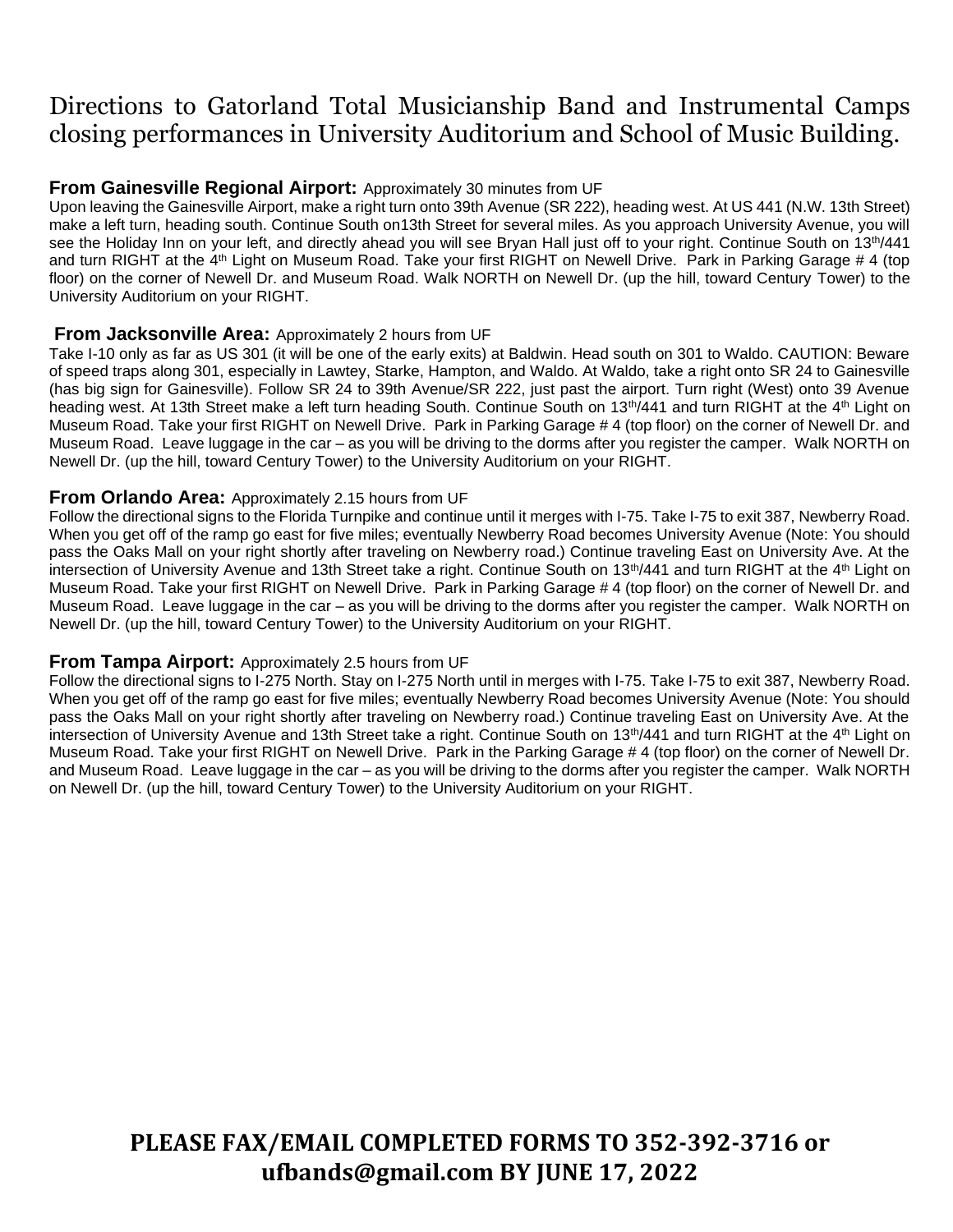# Participant Permission to Drive to Camp & Park

2022 Gatorland Band Camps

Any **resident camper** who must drive to camp and park must notify the camp office **by June 6th** (Instrumental and Total Musicianship Band Camps), pre-pay parking for the camp period as well as complete this *Permission to Drive to Camp* form. Upon arrival, residential campers' car keys must be turned in to the camp office. They will be returned following the final performance.

Any **commuter camper** who must drive to and from campus each day must notify the camp office by June 6th (Instrumental and Total Musicianship Band Camps), pre-pay parking for the camp period as well as complete this *Permission to Drive to Camp* form. All campers driving to and from camp will be required to check in with their counselor at arrival and prior to departure each day.

Due to University parking restrictions, all vehicles must have a parking permit. Gatorland Band Camps will offer \$20 parking permits for Instrumental Camps, and \$50 permits for Total Musicianship Band Camp. Parking permits are to be paid at the time of registration

The following rules apply to any campers who drive to camp:

- 1. You must provide this signed permission form from a parent or guardian in order to bring your car onto campus, and purchase a parking permit during registration. **This form must be received in the camp office no later than June 6, 2022.**
- 2. Commuter campers are never allowed to provide rides to resident campers.
- 3. All campers must remain on campus for lunch.

Camper's Session (Circle all that apply):

 **Instrumental Camp** (June 25-26) **Total Musicianship Band Camp** (June 26-July 1) Camper's Name: \_\_\_\_\_\_\_\_\_\_\_\_\_\_\_\_\_\_\_\_\_\_\_\_\_\_\_\_\_\_\_\_(please print) Reason for Driving: \_\_\_\_\_\_\_\_\_\_\_\_\_\_\_\_\_\_\_\_\_\_\_\_\_\_\_\_\_\_\_\_\_\_\_\_\_\_\_\_\_\_\_\_ Signature of parent or guardian: \_\_\_\_\_\_\_\_\_\_\_\_\_\_\_\_\_\_\_\_\_\_\_\_\_\_\_\_\_\_\_\_\_\_\_ Printed name of parent or guardian: \_\_\_\_\_\_\_\_\_\_\_\_\_\_\_\_\_\_\_\_\_\_\_\_\_\_\_\_\_\_\_\_\_\_\_\_ Date: \_\_\_\_\_\_\_\_\_\_\_\_\_\_\_\_\_\_\_\_\_\_\_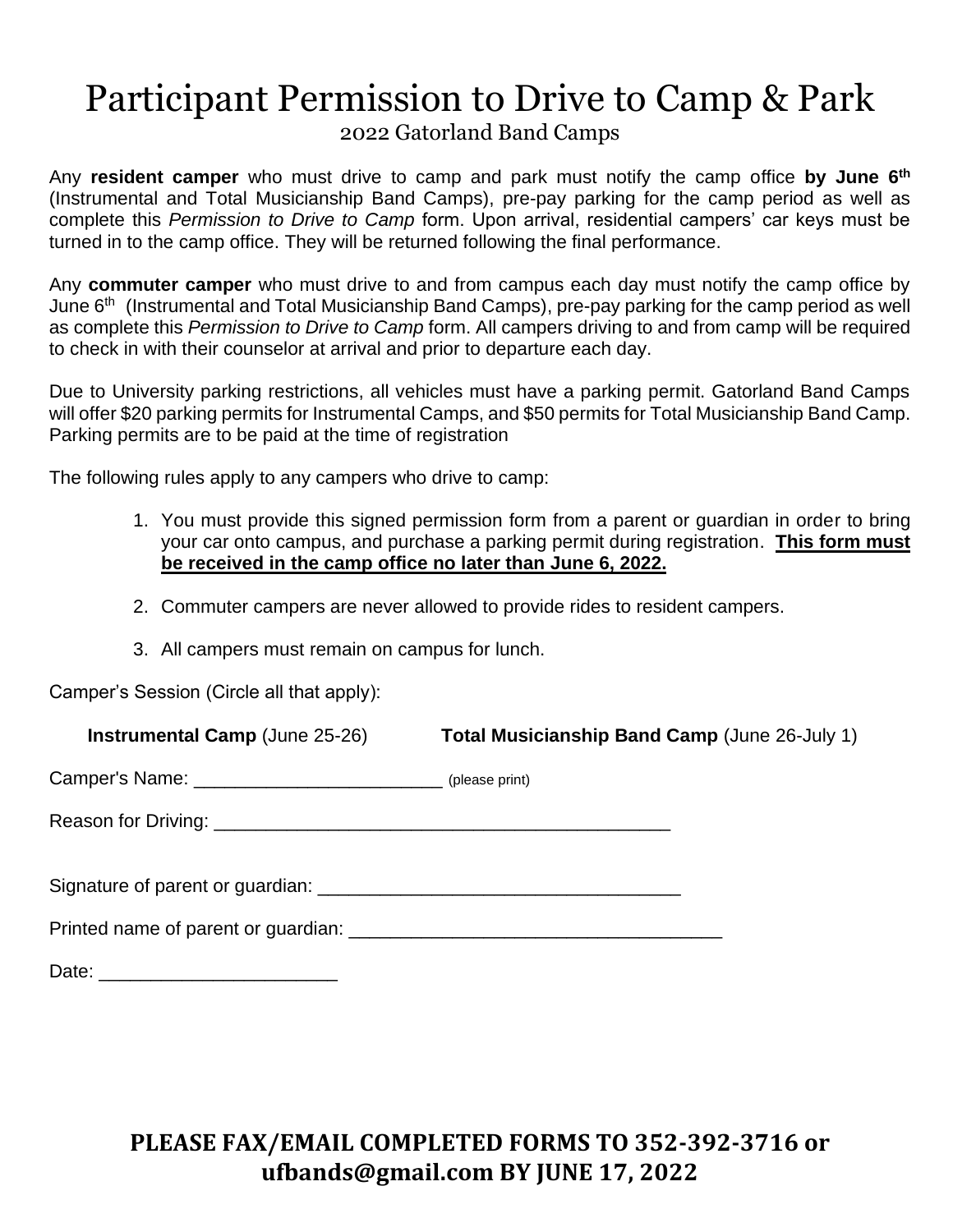# Permission to Leave Campus

2022 Gatorland Band Camps

Campers will not be permitted to leave camp with anyone (including visiting the home of a Gainesville relative or friend), unless we receive written notification before the first day of camp. Due to the size of the camps, we are unable to accept leave requests submitted after the beginning of each session. Please note that submission of a *Permission to Leave Campus Form* does not guarantee that the request will be approved. Please indicate the reason (activity to be attended), who will pick up your child, time he/she will be picked up and returned to campus, and date. Please include any other information that may be relevant.

| Camper's Name: _________________________________ (please print) |                                                                              |  |
|-----------------------------------------------------------------|------------------------------------------------------------------------------|--|
|                                                                 |                                                                              |  |
| Camper's Session (Circle all that applies):                     |                                                                              |  |
|                                                                 | Instrumental Camp (June 25-26) Total Musicianship Band Camp (June 26-July 1) |  |
|                                                                 |                                                                              |  |
|                                                                 |                                                                              |  |
|                                                                 |                                                                              |  |
|                                                                 |                                                                              |  |

Date: \_\_\_\_\_\_\_\_\_\_\_\_\_\_\_\_\_\_\_\_\_\_\_

**\*\*MUST BE COMPLETED & RETURNED TO GATORLAND CAMP STAFF UPON CHECK-IN**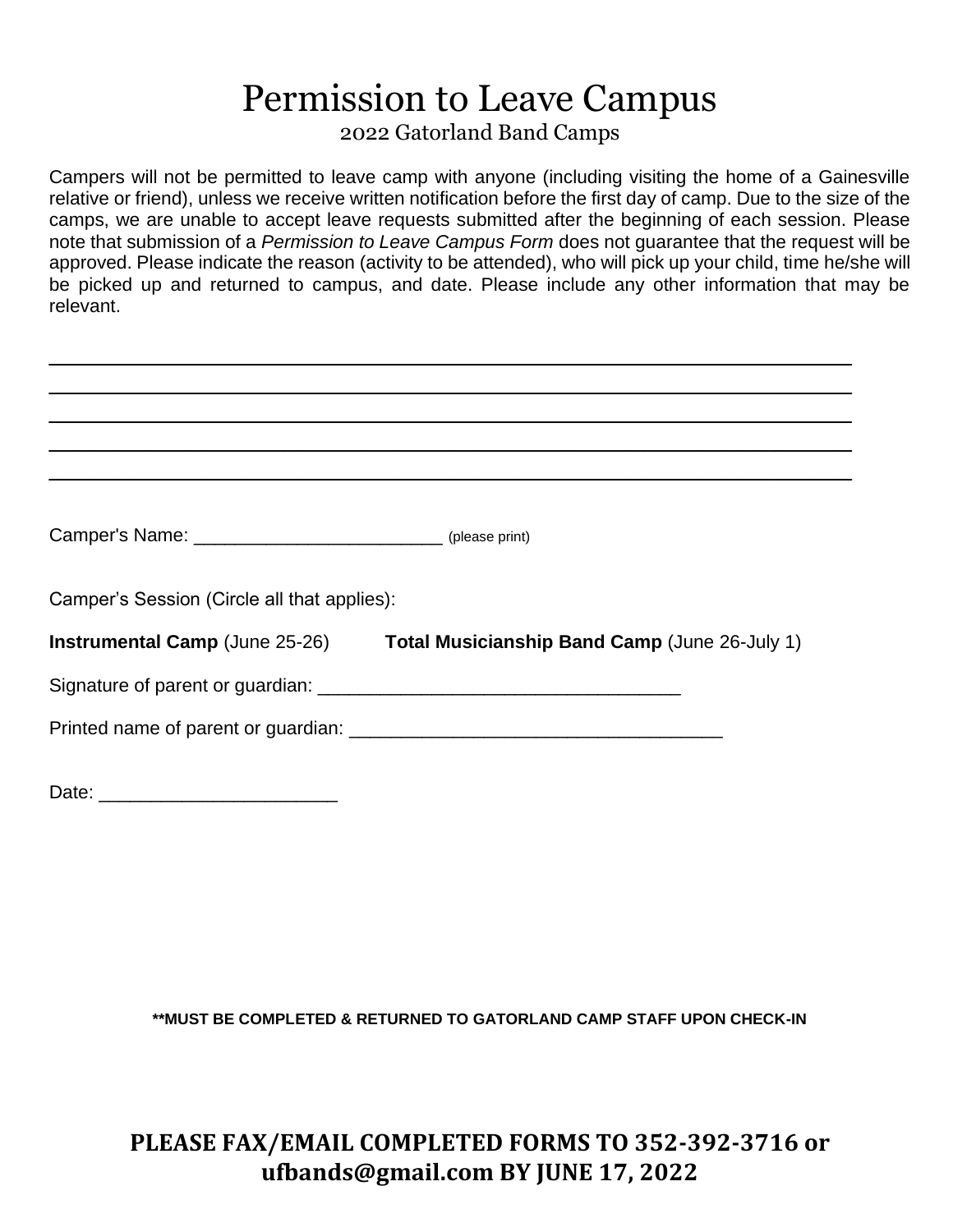## Information for Commuter Campers

2022 Gatorland Band Camps

Camper's Name (Last, First)\_\_\_\_\_\_\_\_\_\_\_\_\_\_\_\_\_\_\_\_\_\_\_\_\_\_\_\_\_\_\_\_\_\_\_\_

Commuter campers will be dropped off and picked-up on the corner of Newell Dr. and Inner Rd. Driver must show identification to Camp Staff prior to checking out the commuter camper. Please complete the information on the form below. Camper will only be released to the individuals listed below.

| Primary Pick-up Person |                                             |
|------------------------|---------------------------------------------|
|                        |                                             |
|                        | Secondary Pick-up Person NAME:(Last, First) |
|                        |                                             |
|                        |                                             |

Parent/Guardian Signature\_\_\_\_\_\_\_\_\_\_\_\_\_\_\_\_\_\_\_\_\_\_\_\_\_\_\_\_\_\_\_\_\_\_\_\_

Date\_\_\_\_\_\_\_\_\_\_\_\_\_\_